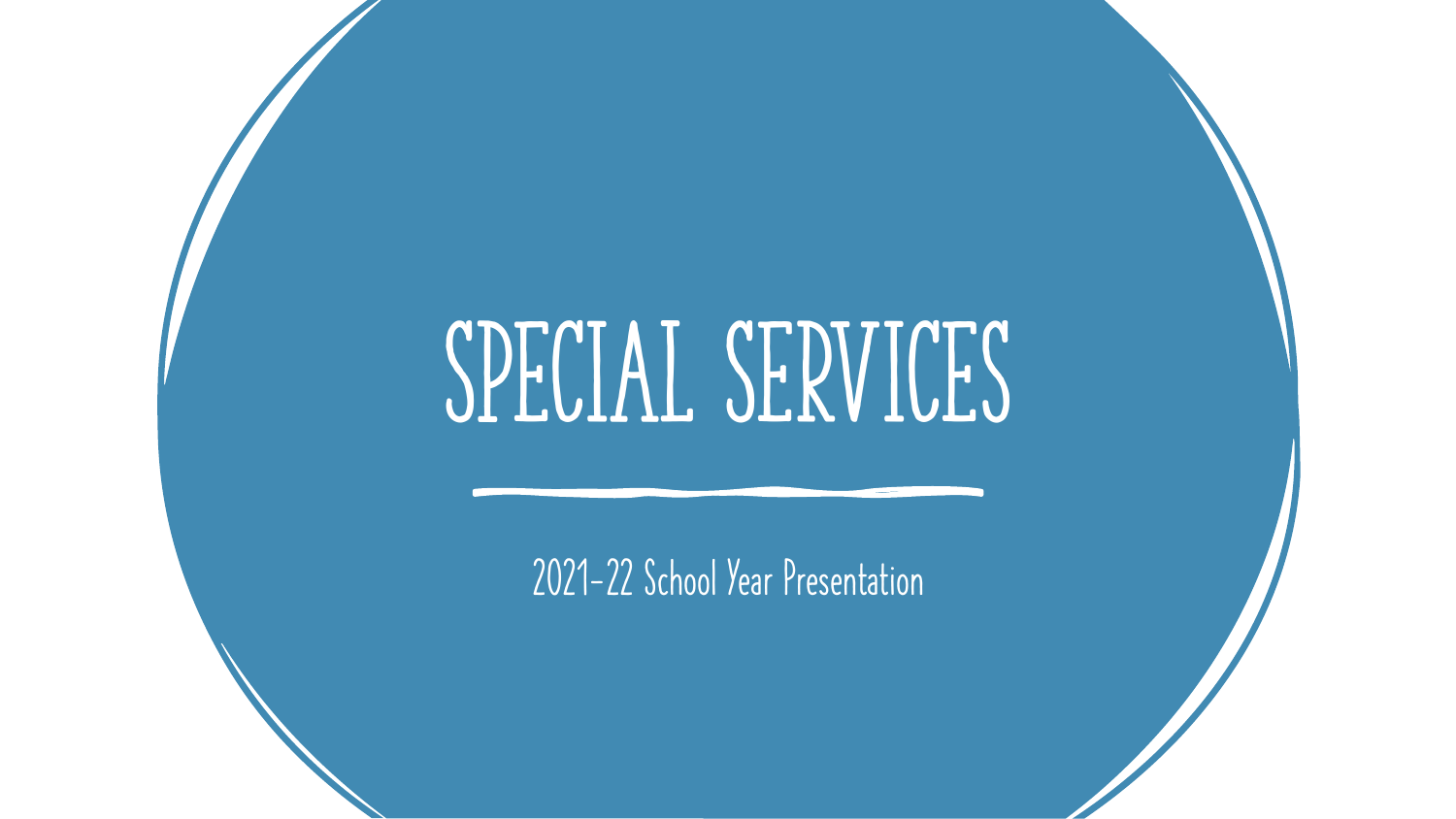## AGENDA

Special Services Team Our Beliefs Supports for Students and Families Looking Back Our Challenges Moving Forward Questions and Answers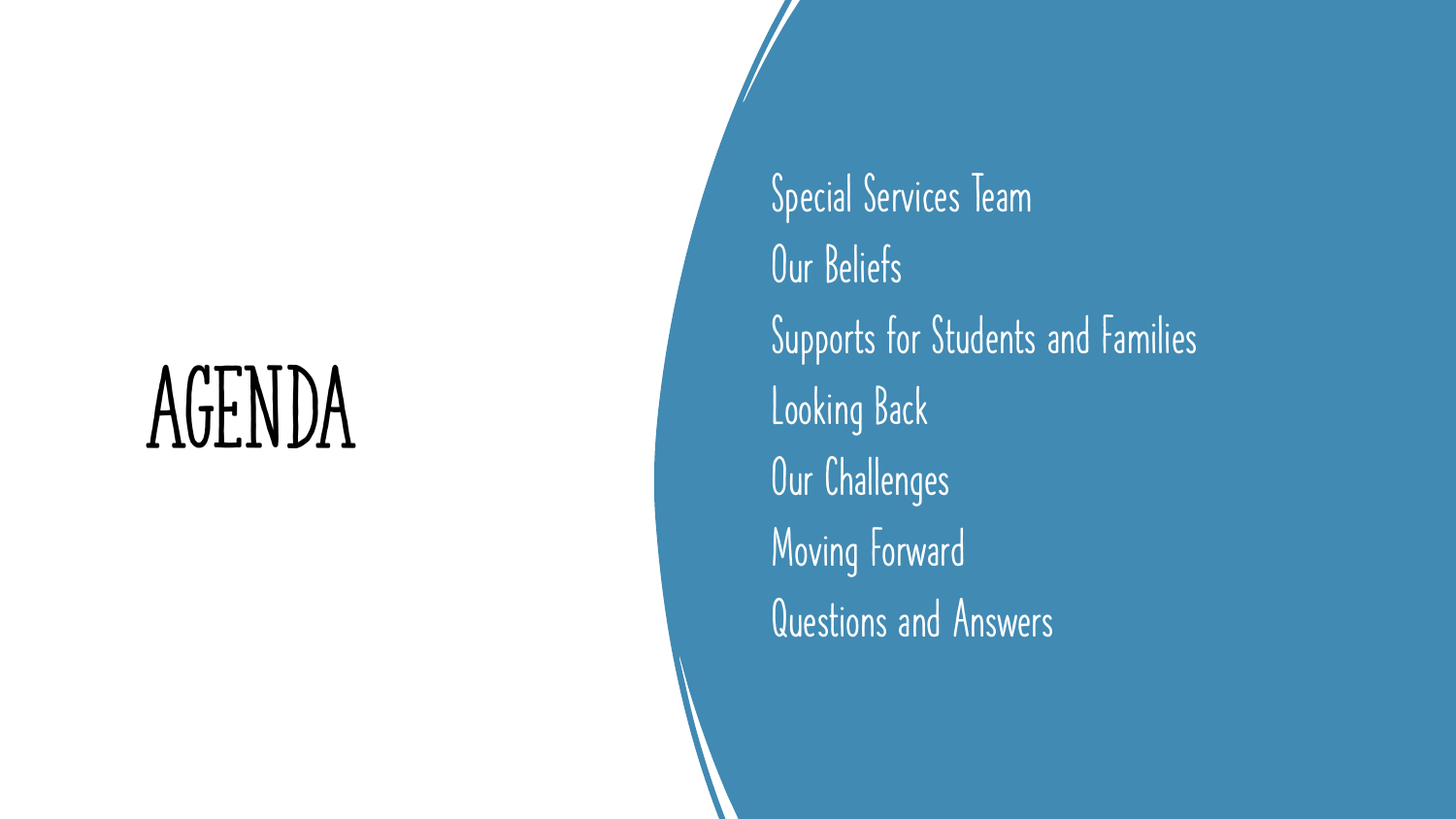#### SPECIAL SERVICES TEAM

- Dr. Shannon Hitch, Executive Director
- Paul Vine, Secondary Director for Juanita and Lake Washington Schools
- Stacey McCrath, Secondary Director for Redmond and Eastlake Schools
- Debbie Wagner, Elementary Director for Juanita and Lk Wa Schools
- Michelle Tiegs, Elementary Director for Redmond and Eastlake Schools
- Kim Brenner, Early Learning Director
- Dr. Keandra Thompson, Health Services Manager

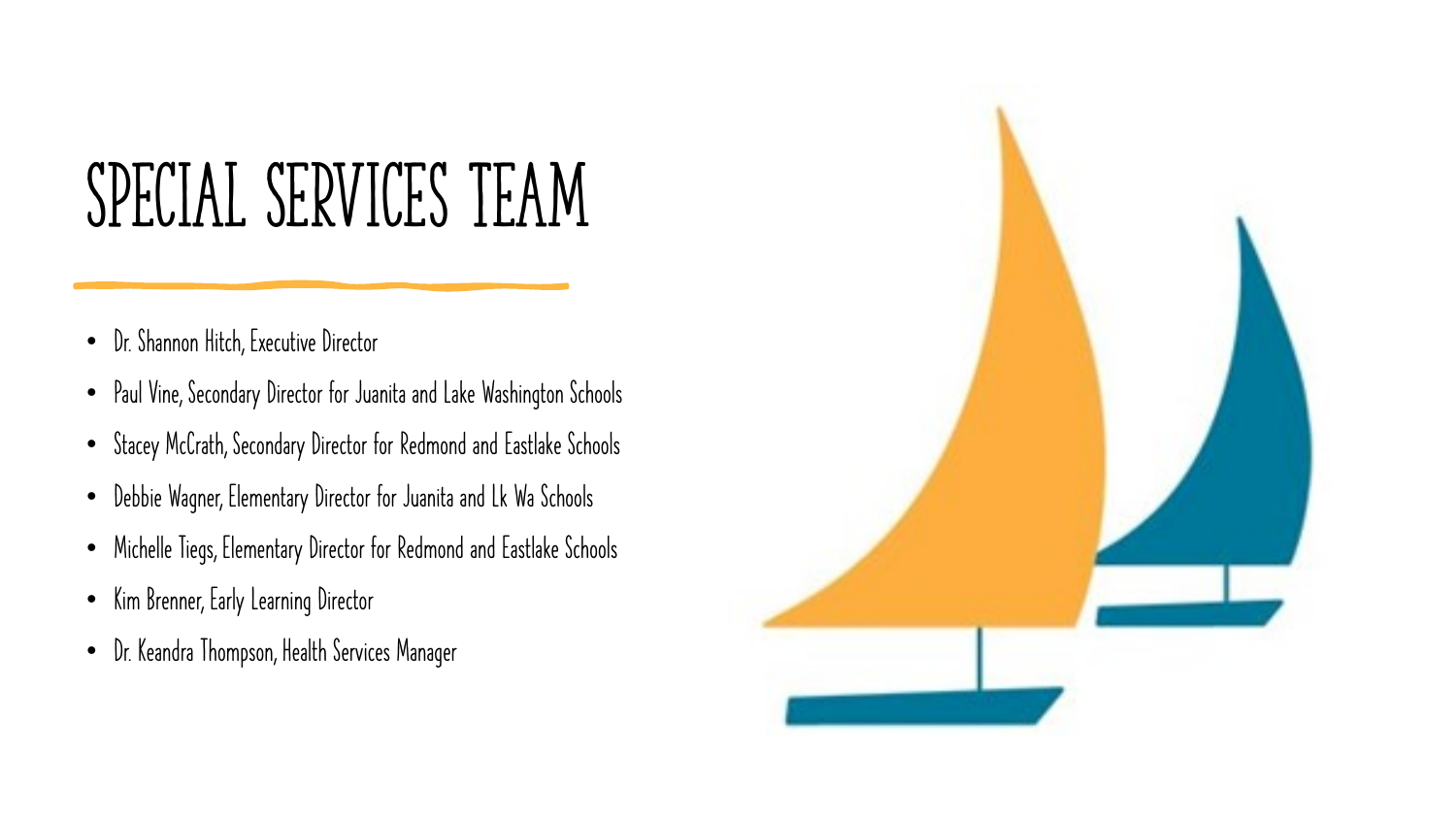## SPECIAL SERVICES

Special Education Early Childhood Programs Transition Academies Health Services Home Hospital 504 Plans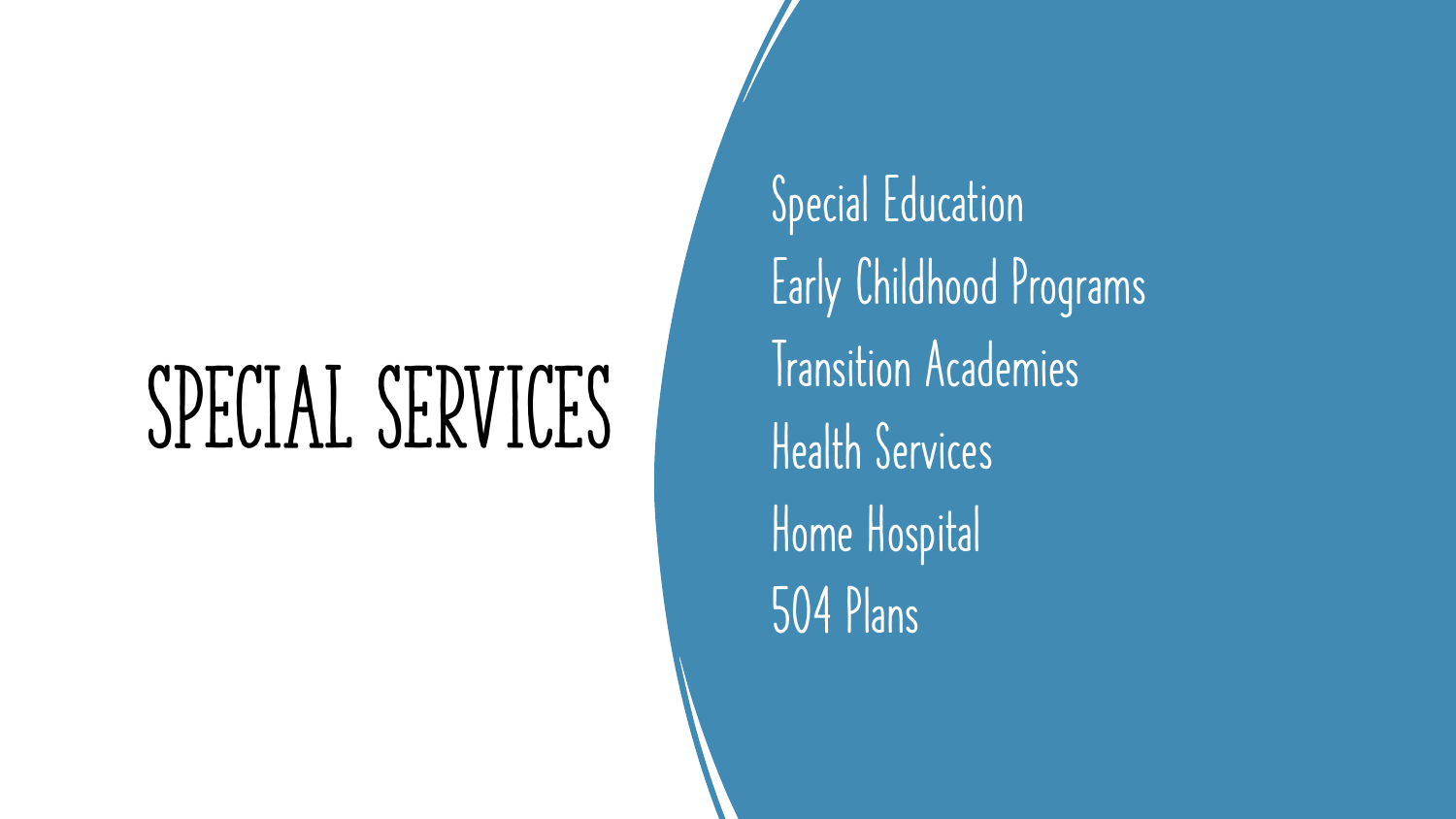#### OUR BELIEFS

- Relationships Matter
- Inclusion is a Civil Right
- Families as Partners
- Special Education is Individualized
- Universal Design Ensures Equity
- Collaboration is Key
- We are Learners First

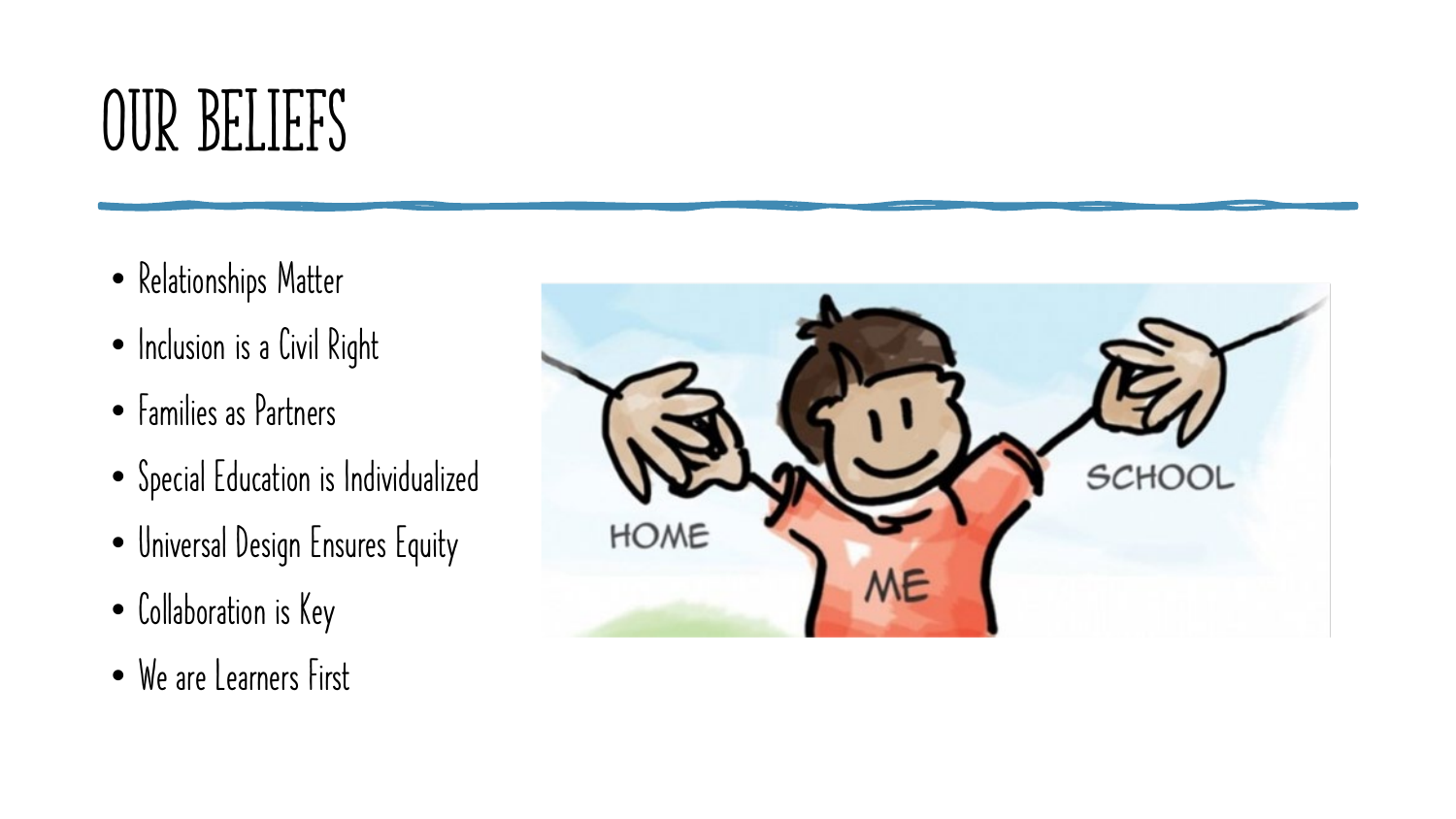## SUPPORTS FOR STUDENTS AND STAFF

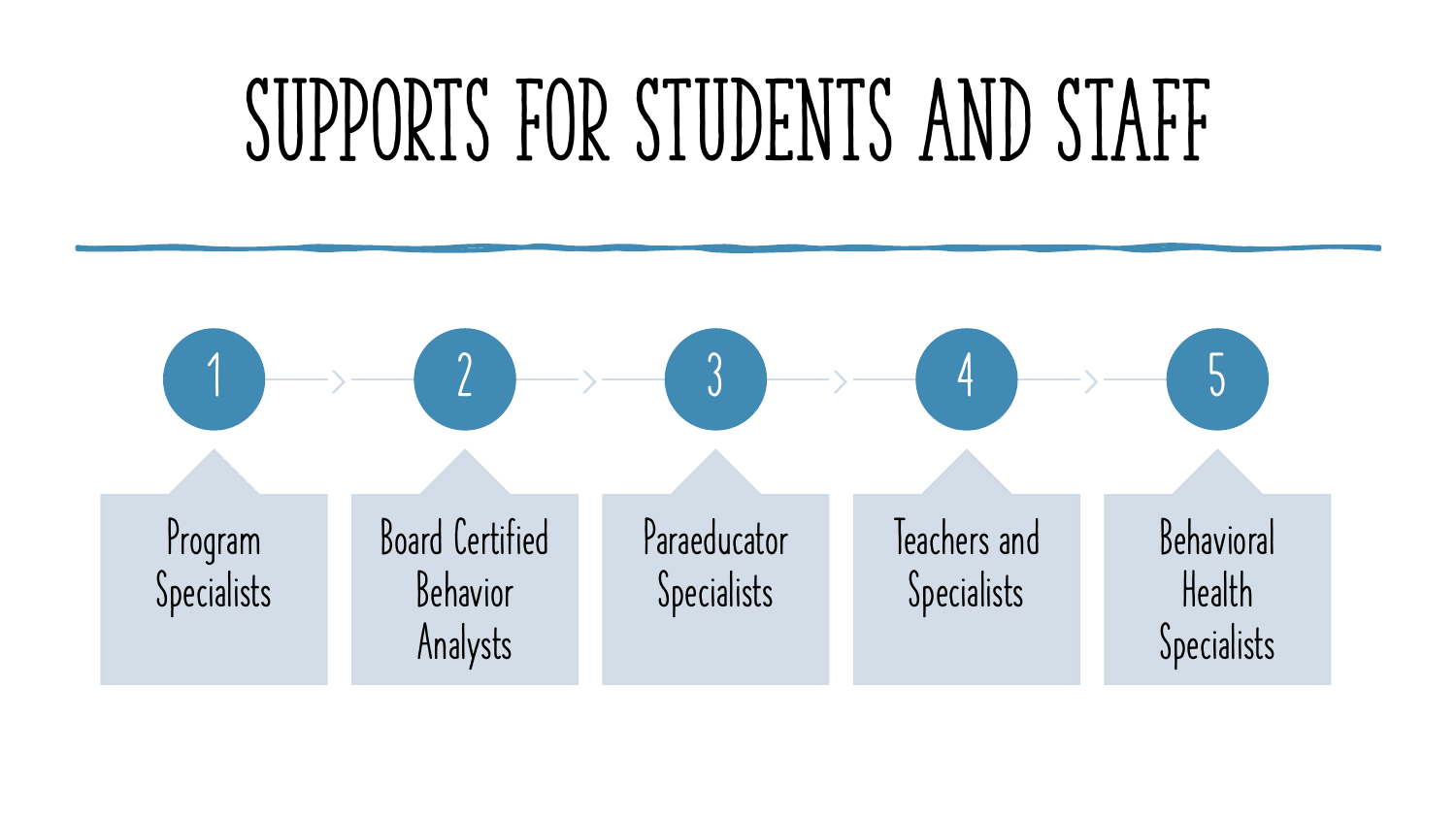## LADDER OF SUPPORT

For Parents

Superintendent

OSPI

Associate Superintendent for Teaching and Learning

Executive Director of Special Services

Special Education Directors

School Principal

IEP Team and Parent Supports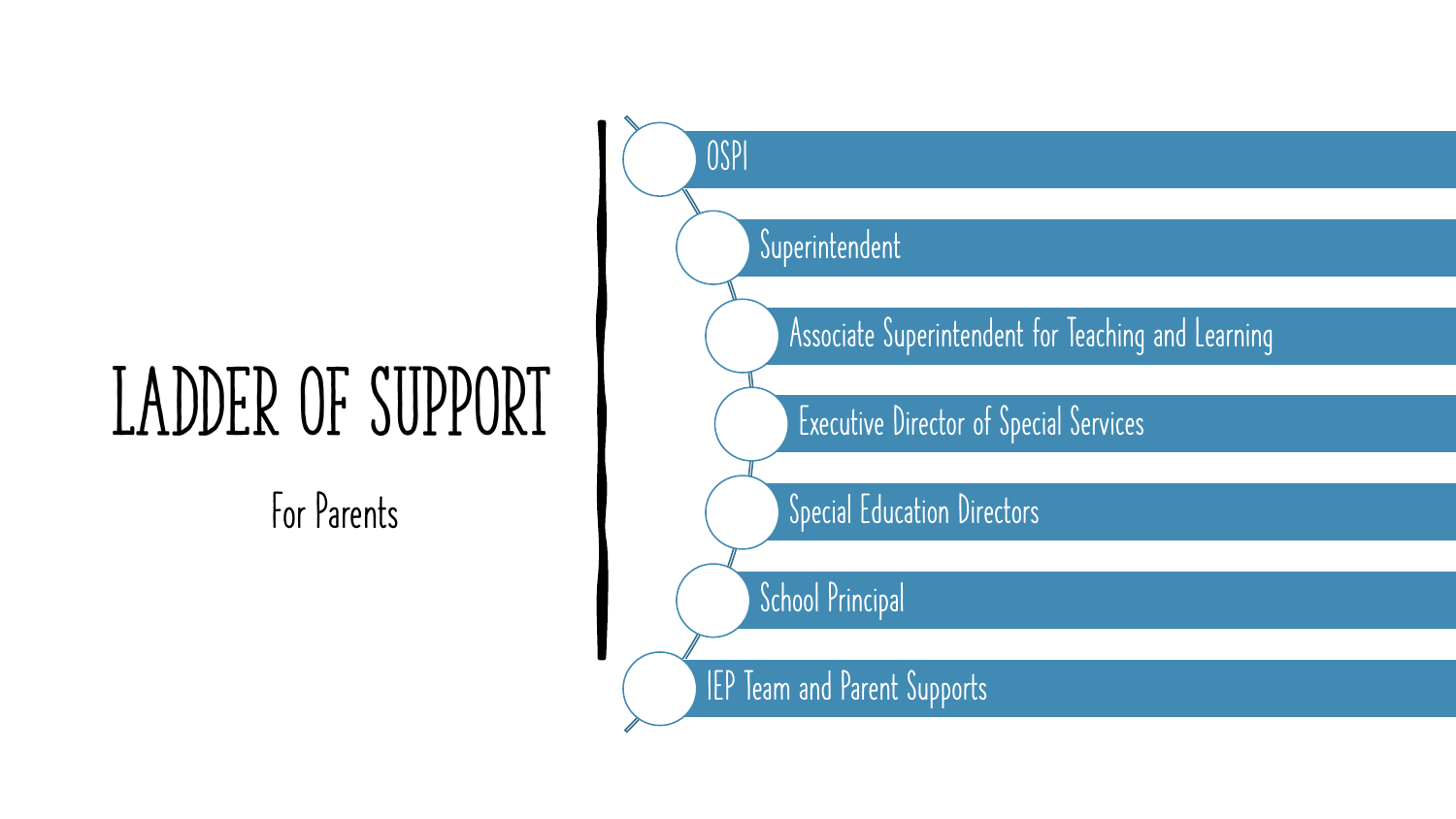## THE WAY TO GET STARTED IS TO QUIT talking and begin doing.

Walt Disney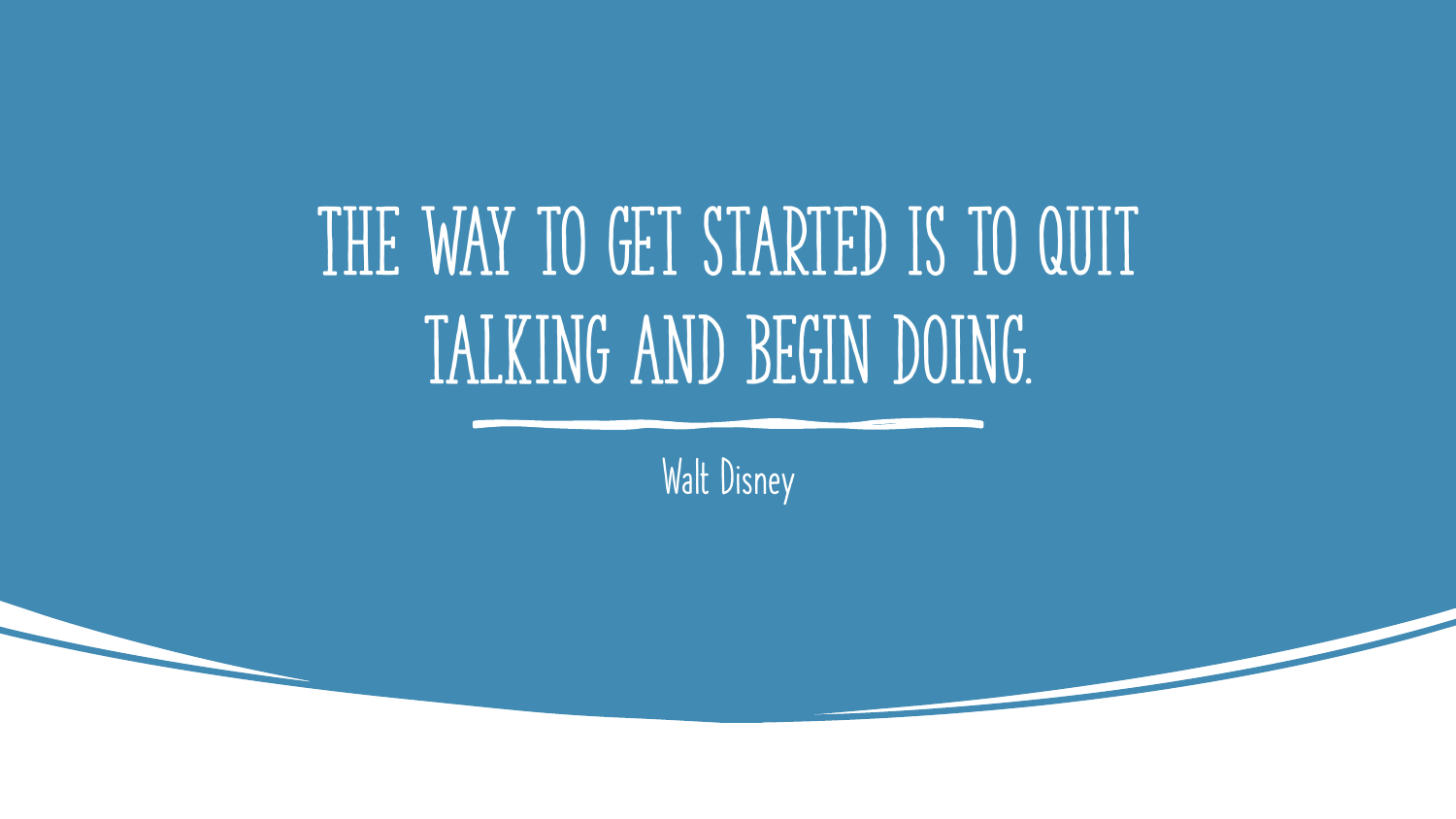#### 2018-2021 IN REVIEW

| Programs and ServicesIn                     | <b>Inclusionary Practices</b>                                       | Professional Learning                                                  | Curriculum and Instruction                          | COVID-19 Pandemic                                                 |
|---------------------------------------------|---------------------------------------------------------------------|------------------------------------------------------------------------|-----------------------------------------------------|-------------------------------------------------------------------|
| Old Redmond Schoolhouse                     | Inclusive PreK Model                                                | Universal Design (UDL) and<br><b>Inclusionary Practices</b>            | Pre-K Creative Curriculum                           | Remote Learning                                                   |
| Therapeutic Intervention Center<br>Programs | Demonstration Site: Twain                                           | Service Animals                                                        | Haggarty Reading Pre-K                              | In-Person Services                                                |
| BCBA and BT Services                        | TIES/UW Partnership                                                 | Trauma-Informed Practices                                              | Social Skills K-21                                  | Recovery Services                                                 |
| Mental Health Services                      | Expanded Services at Home Schools                                   | High Leverage Instructional Practices                                  | Learning Strategies                                 | Contact Tracing & Testing                                         |
| <b>Additional Nurses</b>                    | Expanded Co-Teaching                                                | Compliance                                                             | Unique Learning Systems                             | Home-Based Behavior Supports                                      |
| Parent and Student Advisories               | Assistive Technology and Accessibility<br>Training for all Students | Strength Based IEPs                                                    | Secondary Reading: Language Live,<br>Lexia Power-Up | Health Services: Contact Tracing,<br>COVID Testing, Public Health |
| CCEIS - Addressing Disproportionality       | General Education Curriculum Training                               | Critical Data Matrix and Culturally<br>Sustaining Assessment Practices | Elementary Reading: SIPPS,<br>Phonographix          | Vaccine Clinics                                                   |
| OSPI State Design Team                      | Pilot Schools: Twain, Rockwell, Carson,<br>Kirkland MS              | Paraeducator Academy                                                   | Step Up to Writing                                  |                                                                   |
|                                             | <b>Increased Staff Diversity</b>                                    | Curriculum Implementation                                              |                                                     |                                                                   |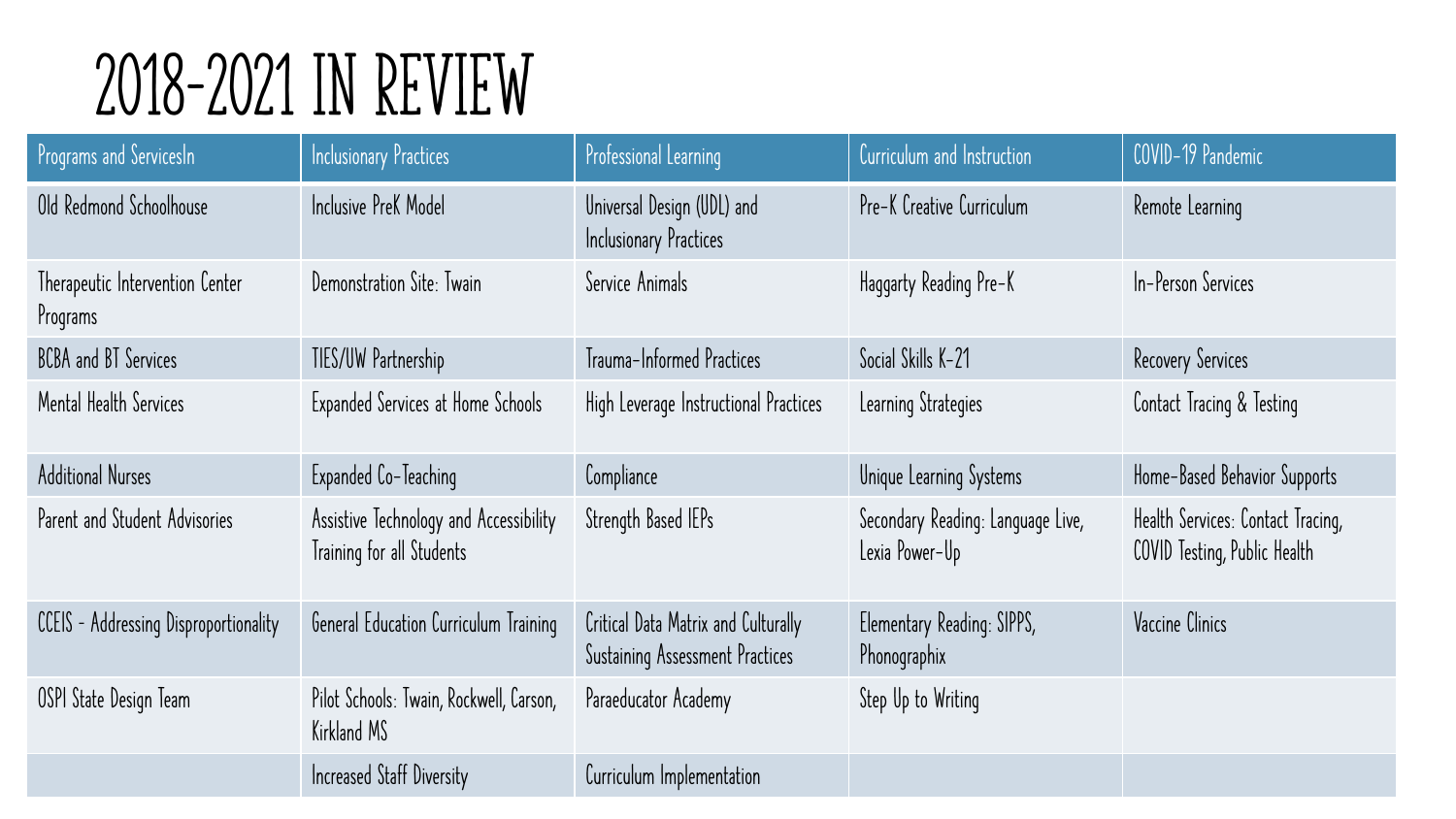### COVID-19 RECOVERY

- K-12 Programs
- Preschool and Transition Academies
- Content: Literacy and Math
- Social-Emotional and Behavior Camps
- Therapy Services
- Extended School Year







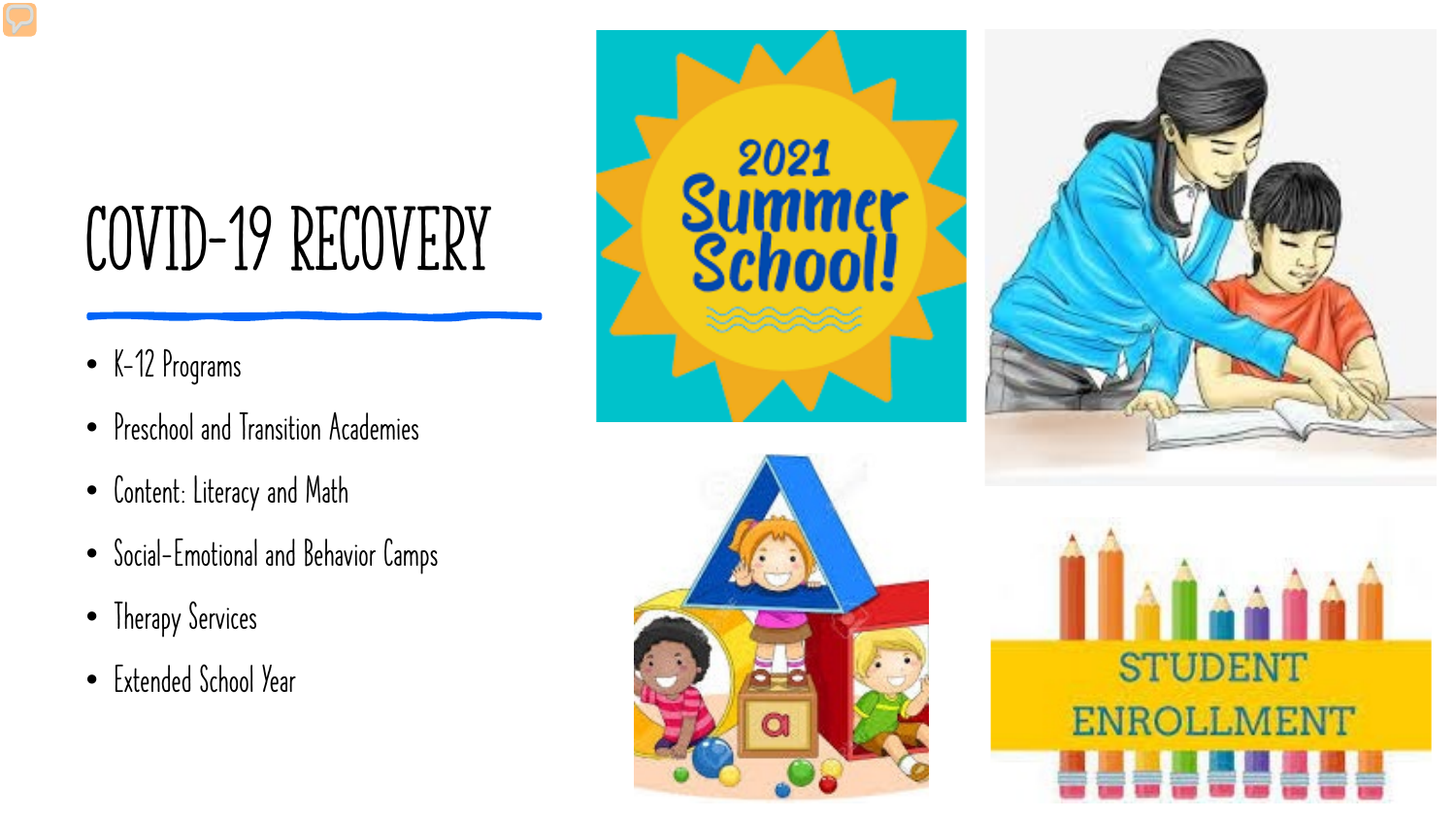#### RECOVERY SERVICES SUMMATIVE DATA

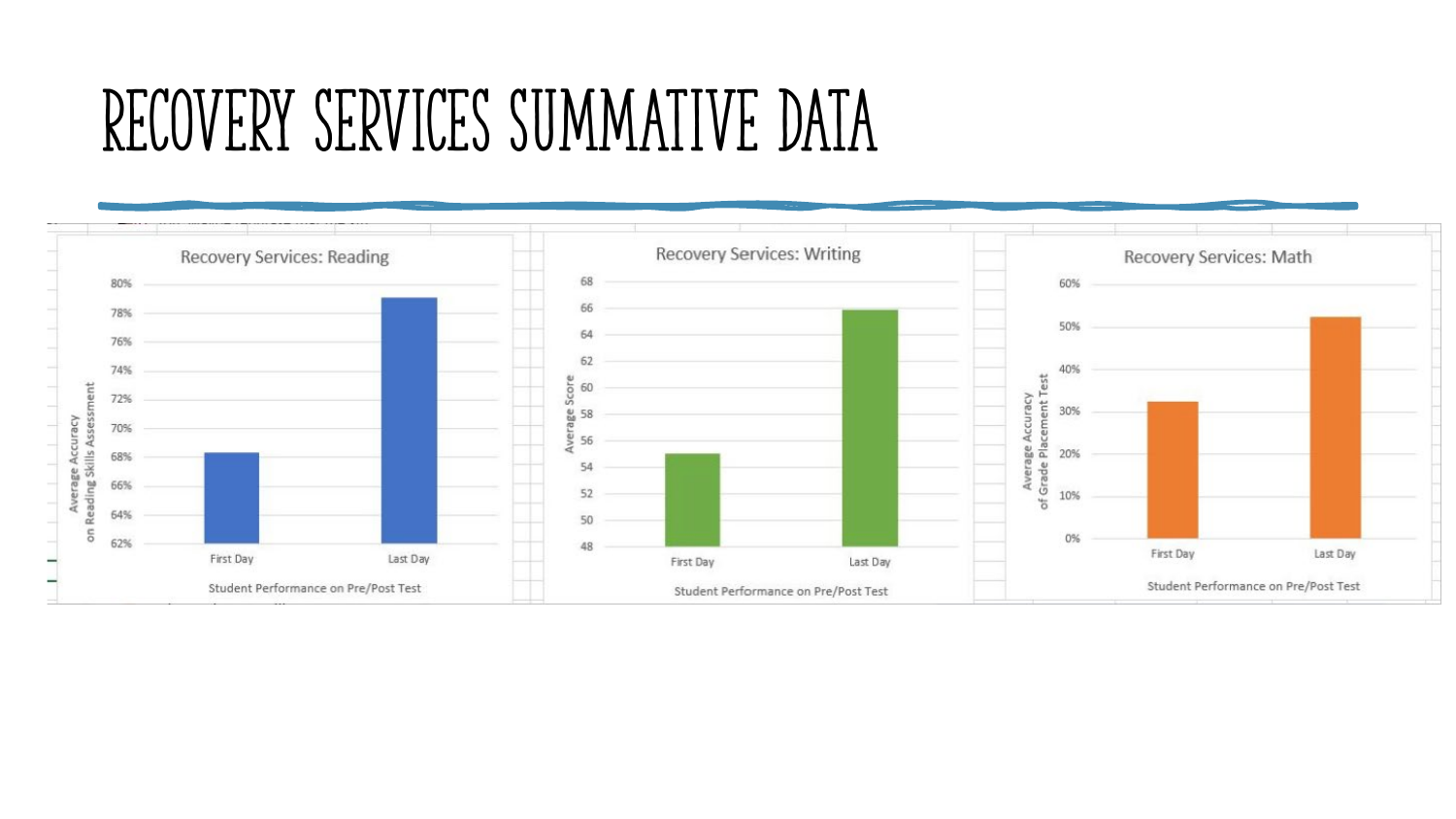#### STUDENT VOICE

Q: What else do you want to share with your teacher?

A: Not to much to share, but I would like to say thank you for being my teacher and having patience with me, your the first teacher I've had in a while that could actually help me understand something about math. And I thank you, I wish you the best of luck in the future as a teacher. And.. have a spontaneous summer!! :)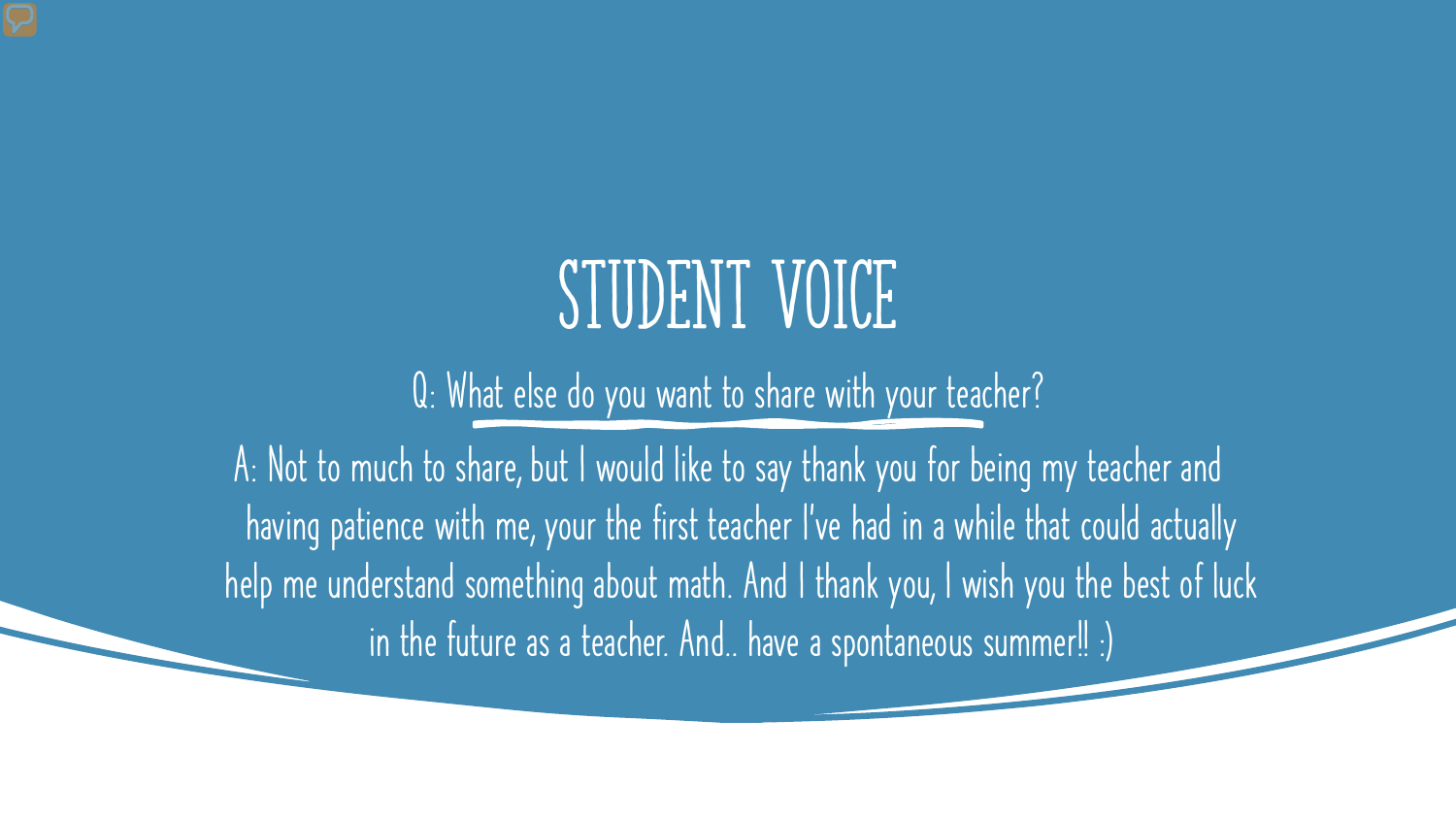#### CHALLENGES

ABLEISM AND EQUITY

STATE SUPPORT FOR SPECIAL EDUCATION FUNDING

#### IMPACT OF PANDEMIC

RECRUITMENT AND RETENTION

DISCREPANCY MODEL

GENERAL EDUCATION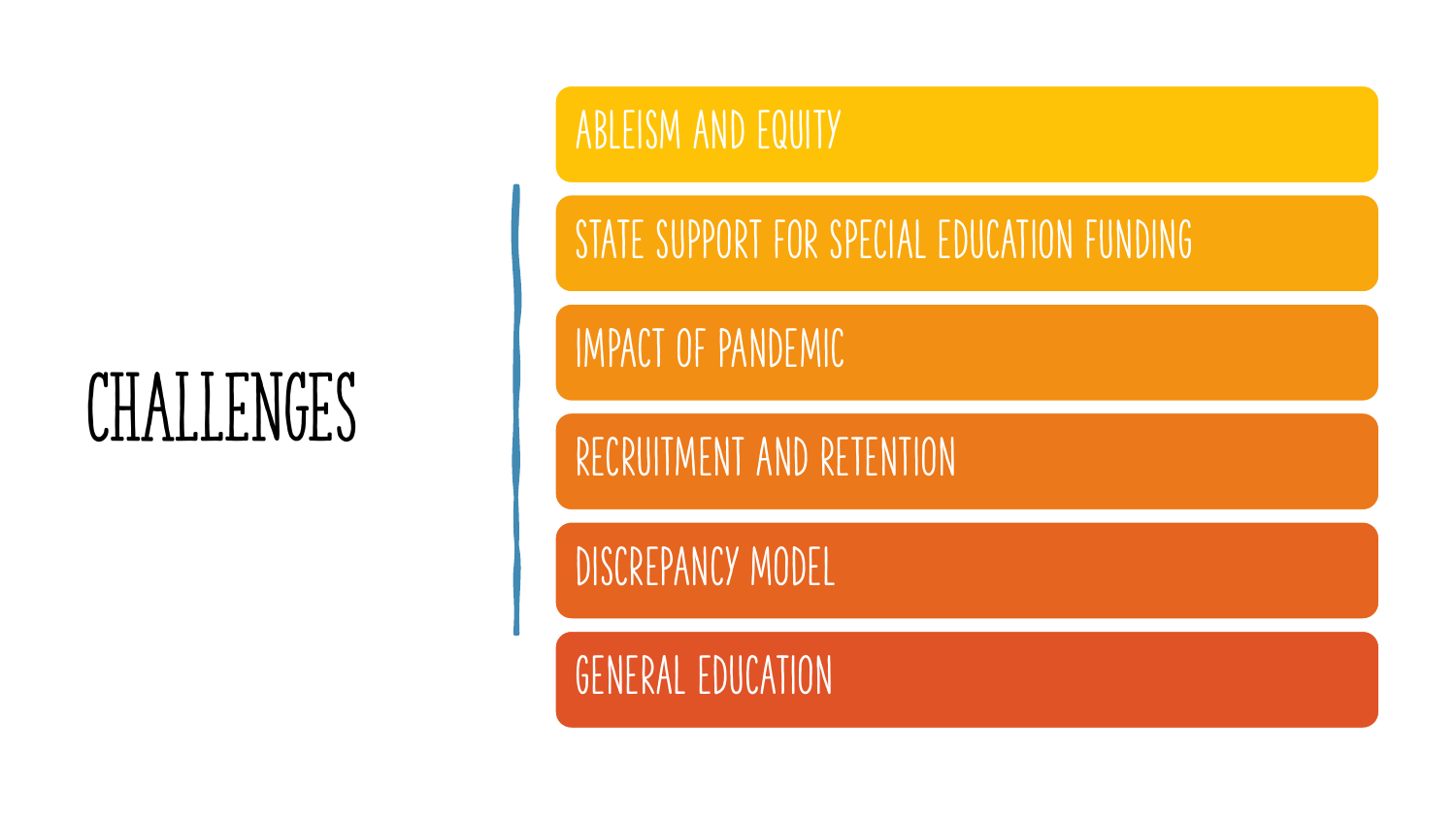#### Disproportionality

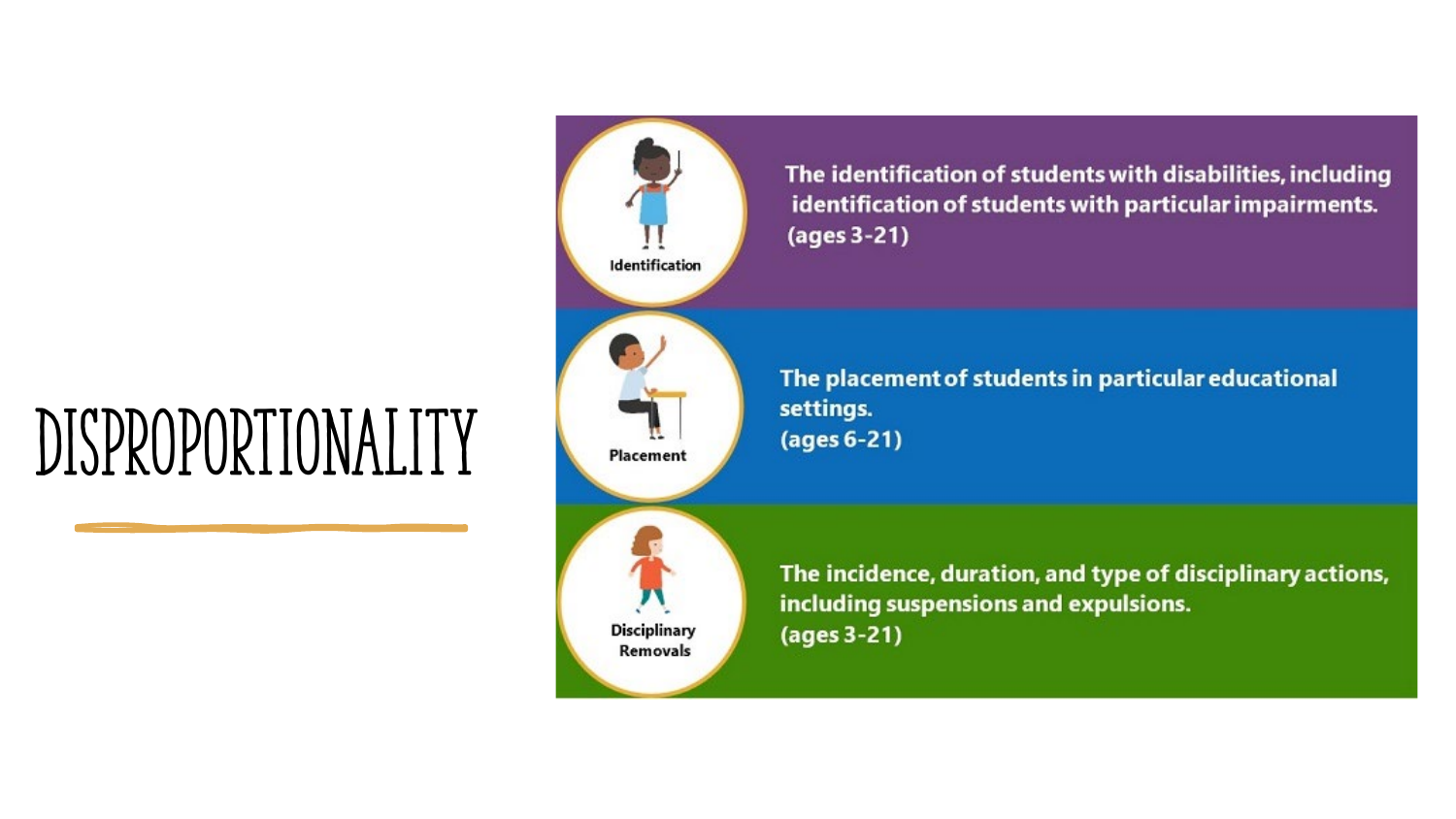## MOVING FORWARD

- SECONDARY TASK FORCE
- INCLUSION TEAM
- CURRICULUM IMPLEMENTATION
- UNIVERSAL DESIGN FOR LEARNING (UDL)
- NEW WAC'S
- MTSS
- REDUCING DISPROPORTIONALITY

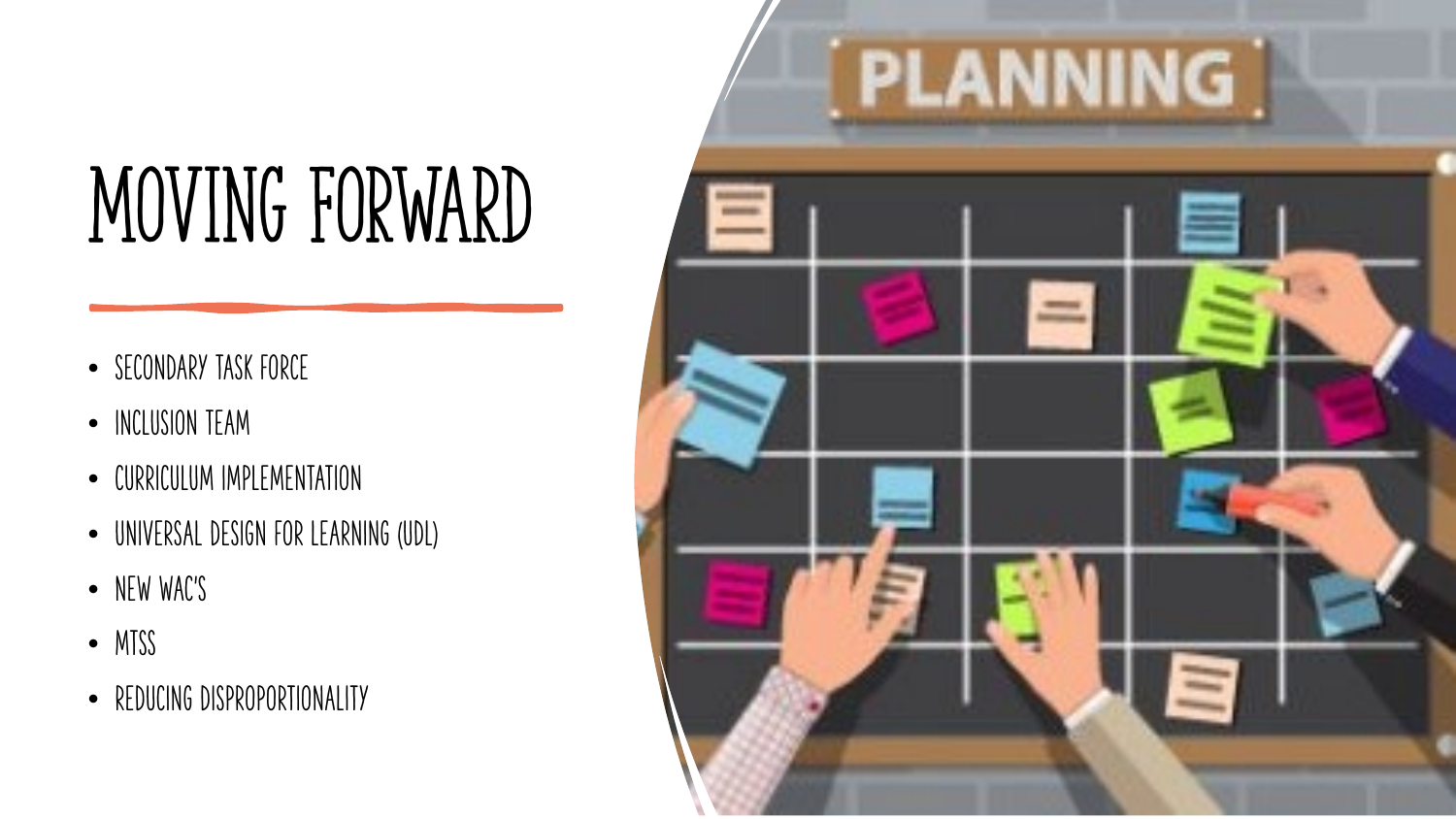#### STAY CONNECTED

- Monthly PTSA Special Education Meetings
- Special Services Newsletter
- To participate in parent advisory opportunities, please complete the form on the Special Services website

**Lake Washington Council ZES PIAT** everychild.onevoice.®